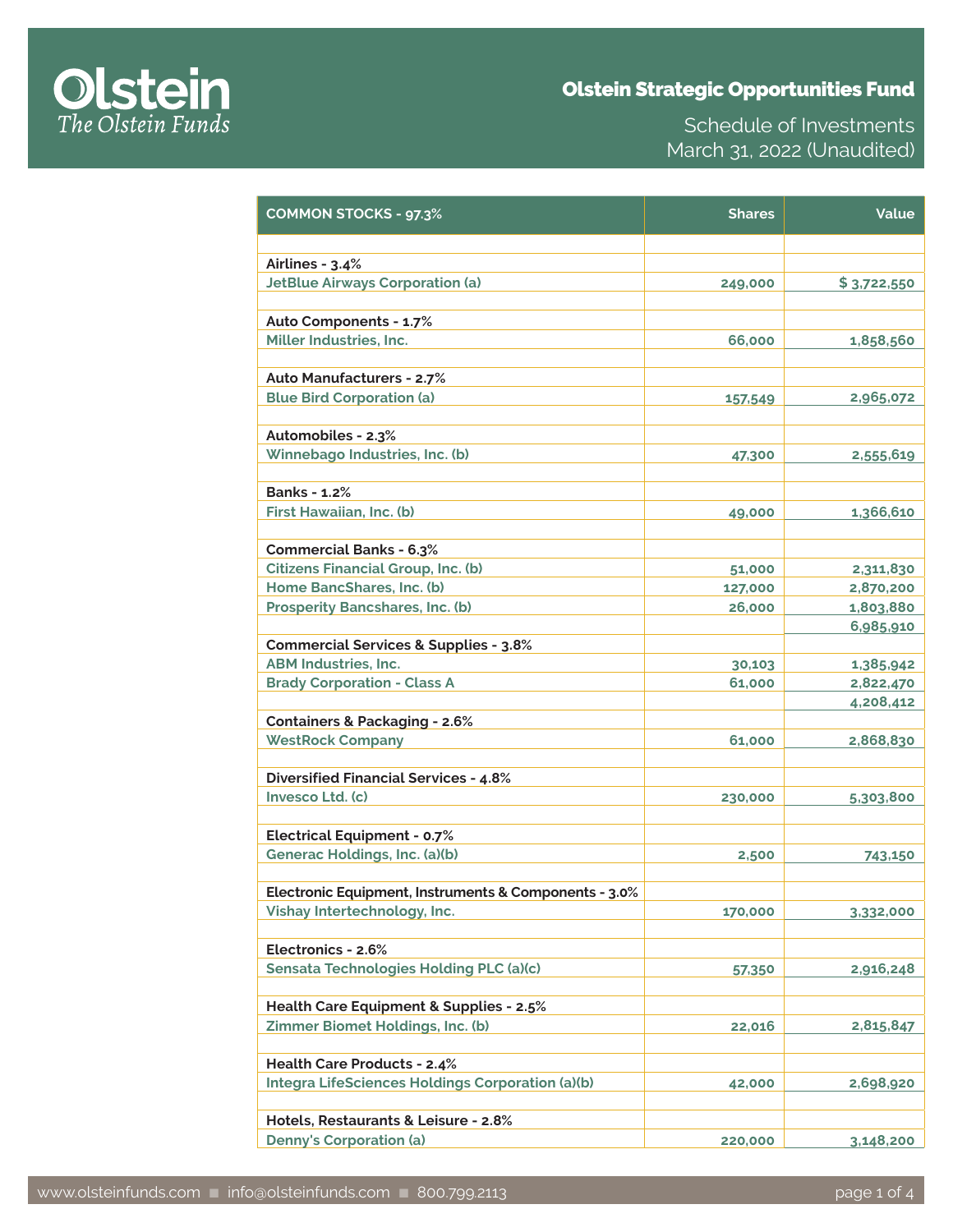# Olstein Strategic Opportunities Fund



Schedule of Investments March 31, 2022 (Unaudited)

| Household Durables - 7.5%                         |         |            |
|---------------------------------------------------|---------|------------|
| Central Garden & Pet Company - Class A (a)(b)     | 89,000  | 3,629,420  |
| Lifetime Brands, Inc.                             | 156,767 | 2,012,888  |
| Mohawk Industries, Inc. (a)                       | 21,300  | 2,645,460  |
|                                                   |         | 8,287,768  |
| <b>Household Products - 2.0%</b>                  |         |            |
| <b>Reynolds Consumer Products, Inc.</b>           | 76,000  | 2,229,840  |
|                                                   |         |            |
| Industrial Equipment Wholesale - 3.6%             |         |            |
| <b>WESCO International, Inc. (a)</b>              | 31,000  | 4,034,340  |
|                                                   |         |            |
| Leisure Products - 2.5%                           |         |            |
| Johnson Outdoors, Inc. (b)                        | 35,000  | 2,720,550  |
|                                                   |         |            |
| Machinery - 9.9%                                  |         |            |
| <b>Federal Signal Corporation</b>                 | 43,000  | 1,451,250  |
| <b>Gates Industrial Corporation PLC (a)(c)</b>    | 225,000 | 3,388,500  |
| <b>Graham Corporation</b>                         | 159,000 | 1,225,890  |
| Shyft Group, Inc. (b)                             | 86,000  | 3,105,460  |
| <b>Timken Company</b>                             | 30,450  | 1,848,315  |
|                                                   |         | 11,019,415 |
| Materials - 1.8%                                  |         |            |
| <b>Axalta Coating Systems Ltd. (a)(c)</b>         |         |            |
|                                                   | 83,450  | 2,051,201  |
| Media - 3.2%                                      |         |            |
| Discovery, Inc. - Class C (a)                     |         |            |
|                                                   | 140,900 | 3,518,273  |
| Pharmaceuticals - 3.2%                            |         |            |
|                                                   |         |            |
| Prestige Consumer Healthcare, Inc. (a)            | 68,000  | 3,599,920  |
|                                                   |         |            |
| Real Estate Management & Development - 3.8%       |         |            |
| Cushman & Wakefield PLC (a)(c)                    | 66,400  | 1,361,864  |
| Jones Lang LaSalle, Inc. (a)(b)                   | 11,700  | 2,801,682  |
|                                                   |         | 4,163,546  |
| Restaurants - 6.0%                                |         |            |
| <b>Cracker Barrel Old Country Store, Inc. (b)</b> | 22,000  | 2,612,060  |
| Dine Brands Global, Inc. (b)                      | 51,400  | 4,006,630  |
|                                                   |         | 6,618,690  |
| Semiconductors & Semiconductor Equipment - 2.5%   |         |            |
| Kulicke and Soffa Industries, Inc. (b)            | 50,000  | 2,801,000  |
|                                                   |         |            |
| Software - 1.1%                                   |         |            |
| <b>CoreCard Corporation (a)(b)</b>                | 46,143  | 1,264,318  |
|                                                   |         |            |
| <b>Specialty Retail - 2.3%</b>                    |         |            |
| Big Lots, Inc. (b)                                | 73,000  | 2,525,800  |
|                                                   |         |            |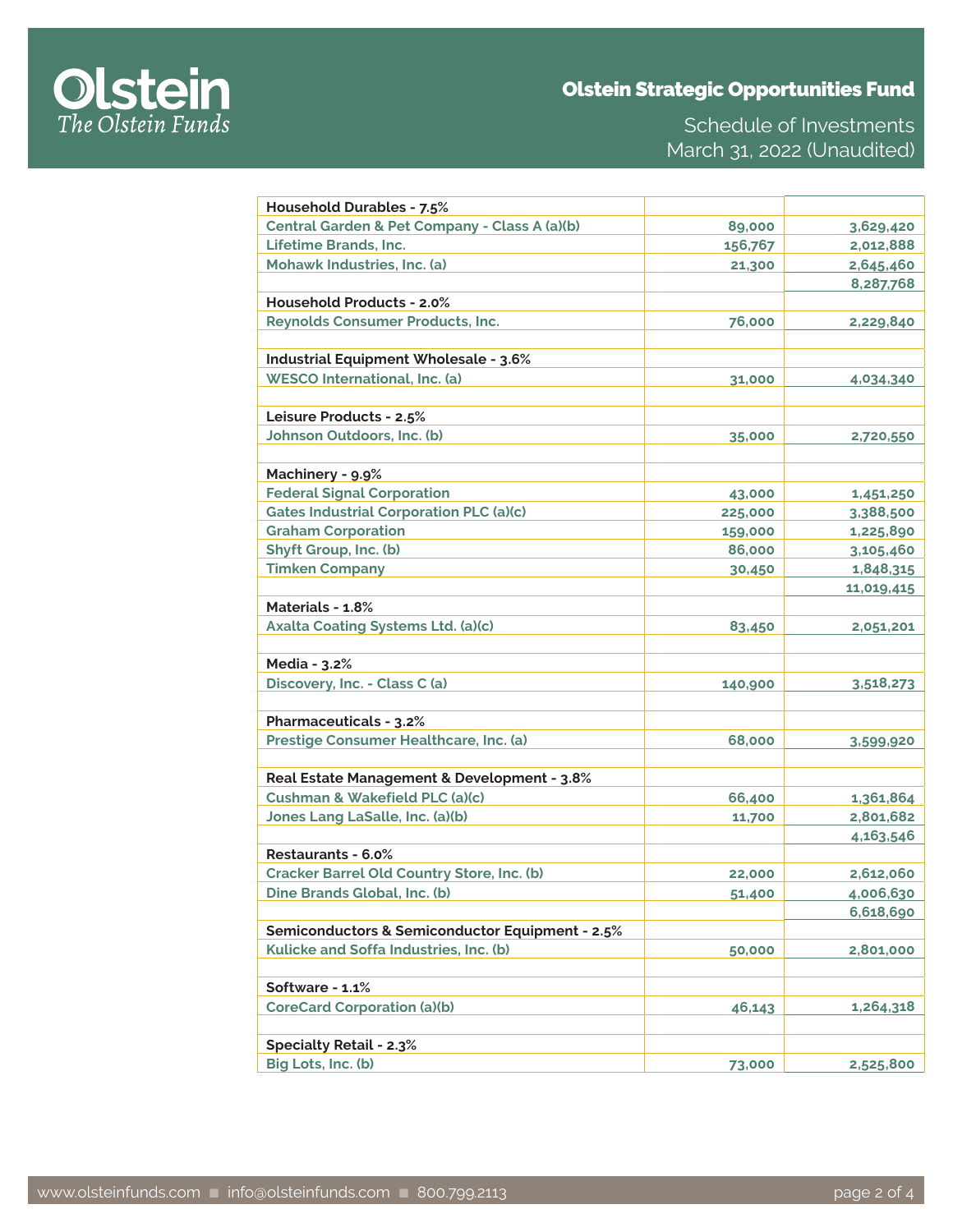# Olstein Strategic Opportunities Fund



Schedule of Investments March 31, 2022 (Unaudited)

| Textiles, Apparel & Luxury Goods - 3.1%                                      |               |                               |
|------------------------------------------------------------------------------|---------------|-------------------------------|
| Kontoor Brands, Inc. (b)                                                     | 61,000        | 2,522,350                     |
| Tapestry, Inc.                                                               | 25,500        | 947,325                       |
|                                                                              |               | 3,469,675                     |
| <b>Transportation Equipment - 2.0%</b>                                       |               |                               |
| <b>Wabash National Corporation</b>                                           | 153,000       | 2,270,520                     |
|                                                                              |               |                               |
| TOTAL COMMON STOCKS (Cost \$95,464,905)                                      |               | 108,064,584                   |
|                                                                              |               |                               |
| <b>SHORT-TERM INVESTMENT - 2.1%</b>                                          | <b>Shares</b> | Value                         |
|                                                                              |               |                               |
| <b>Money Market Deposit Account - 2.1%</b>                                   |               |                               |
| U.S. Bank N.A., 0.10% (d)                                                    |               |                               |
| <b>Total Money Market Deposit Account</b>                                    | 2,284,302     | 2,284,302                     |
|                                                                              |               |                               |
| TOTAL SHORT-TERM INVESTMENT (Cost \$2,284,302)                               |               | 2,284,302                     |
|                                                                              |               |                               |
| <b>INVESTMENTS PURCHASED WITH THE CASH</b>                                   |               |                               |
| <b>PROCEEDS FROM SECURITIES LENDING - 32.9%</b>                              |               |                               |
| <b>Investment Company - 32.9%</b>                                            |               |                               |
| Mount Vernon Liquid Assets Portfolio, LLC, 0.41% (e)                         |               |                               |
| <b>Total Investment Company</b>                                              | 36,530,243    | 36,530,243                    |
|                                                                              |               |                               |
| TOTAL INVESTMENTS PURCHASED WITH THE CASH                                    |               |                               |
| <b>PROCEEDS FROM SECURITIES LENDING</b>                                      |               |                               |
| (Cost \$36,530,243)                                                          |               | 36,530,243                    |
|                                                                              |               |                               |
|                                                                              |               |                               |
| <b>TOTAL INVESTMENTS - 132.3%</b>                                            |               |                               |
|                                                                              |               |                               |
|                                                                              |               |                               |
| (Cost \$134,279,450)                                                         |               | 146,879,129                   |
| LIABILITIES IN EXCESS OF OTHER ASSETS - (32.3)%<br>TOTAL NET ASSETS - 100.0% |               | (35,871,898)<br>\$111,007,231 |